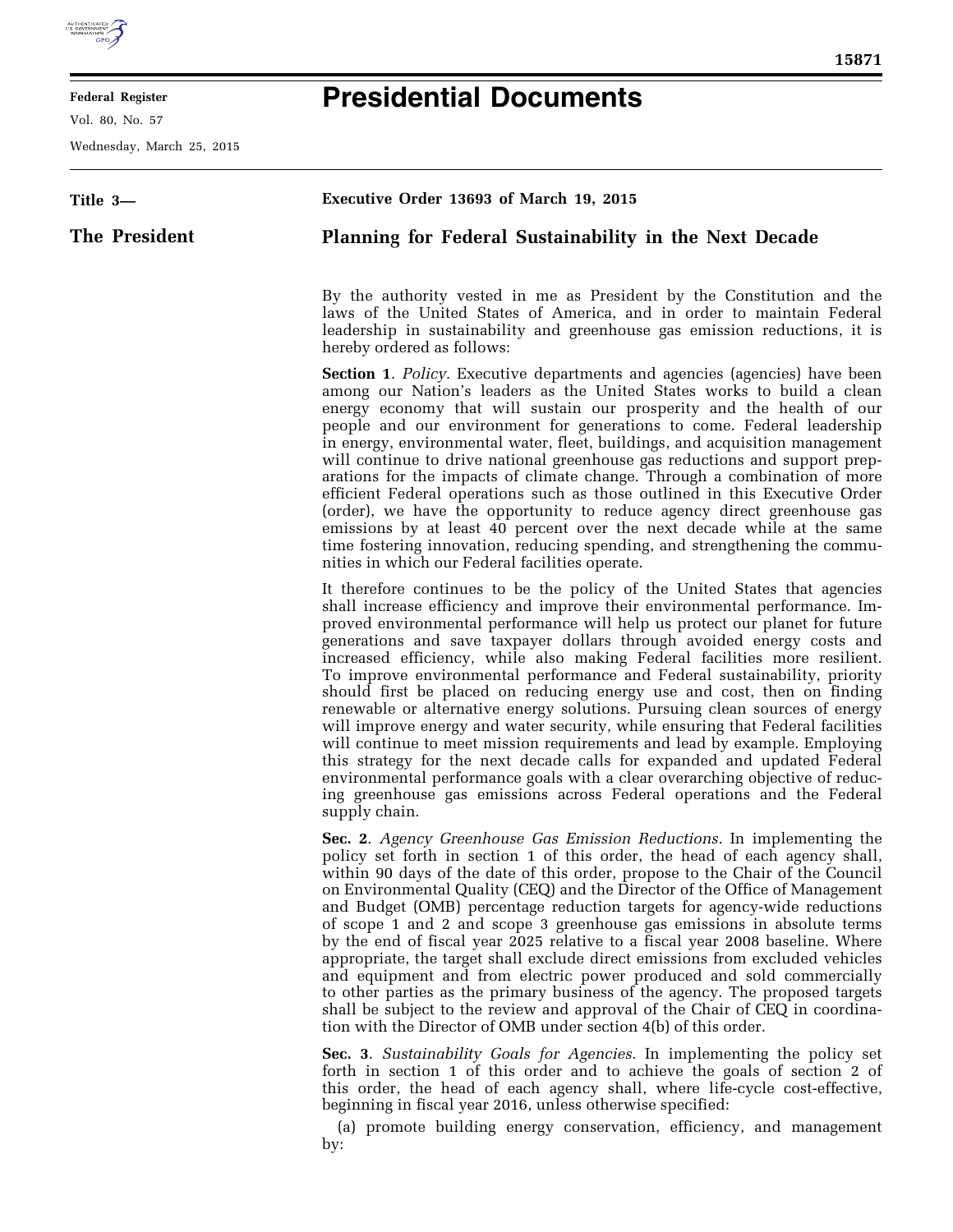(i) reducing agency building energy intensity measured in British thermal units per gross square foot by 2.5 percent annually through the end of fiscal year 2025, relative to the baseline of the agency's building energy use in fiscal year 2015 and taking into account agency progress to date, except where revised pursuant to section 9(f) of this order, by implementing efficiency measures based on and using practices such as:

(A) using remote building energy performance assessment auditing technology;

(B) participating in demand management programs;

(C) ensuring that monthly performance data is entered into the Environmental Protection Agency (EPA) ENERGY STAR Portfolio Manager for covered buildings;

(D) incorporating, where feasible, the consensus-based, industry standard Green Button data access system into reporting, data analytics, and automation processes;

(E) implementing space utilization and optimization practices and policies;

(F) identifying opportunities to transition test-bed technologies to achieve the goals of this section; and

(G) conforming, where feasible, to city energy performance benchmarking and reporting requirements; and

(ii) improving data center energy efficiency at agency facilities by:

(A) ensuring the agency chief information officer promotes data center energy optimization, efficiency, and performance;

(B) installing and monitoring advanced energy meters in all data centers by fiscal year 2018; and

(C) establishing a power usage effectiveness target of 1.2 to 1.4 for new data centers and less than 1.5 for existing data centers;

(b) ensure that at a minimum, the following percentage of the total amount of building electric energy and thermal energy shall be clean energy, accounted for by renewable electric energy and alternative energy:

(i) not less than 10 percent in fiscal years 2016 and 2017;

(ii) not less than 13 percent in fiscal years 2018 and 2019;

(iii) not less than 16 percent in fiscal years 2020 and 2021;

(iv) not less than 20 percent in fiscal years 2022 and 2023; and

(v) not less than 25 percent by fiscal year 2025 and each year thereafter; (c) ensure that the percentage of the total amount of building electric

energy consumed by the agency that is renewable electric energy is:

(i) not less than 10 percent in fiscal years 2016 and 2017;

(ii) not less than 15 percent in fiscal years 2018 and 2019;

(iii) not less than 20 percent in fiscal years 2020 and 2021;

actions, which are listed in order of priority:

(iv) not less than 25 percent in fiscal years 2022 and 2023; and

(v) not less than 30 percent by fiscal year 2025 and each year thereafter; (d) include in the renewable electric energy portion of the clean energy target established in subsection (b) of this section renewable electric energy as defined in section  $19(v)$  of this order and associated with the following

(i) installing agency-funded renewable energy on site at Federal facilities and retaining corresponding renewable energy certificates (RECs) or obtaining equal value replacement RECs;

(ii) contracting for the purchase of energy that includes the installation of renewable energy on site at a Federal facility or off site from a Federal facility and the retention of corresponding RECs or obtaining equal value replacement RECs for the term of the contract;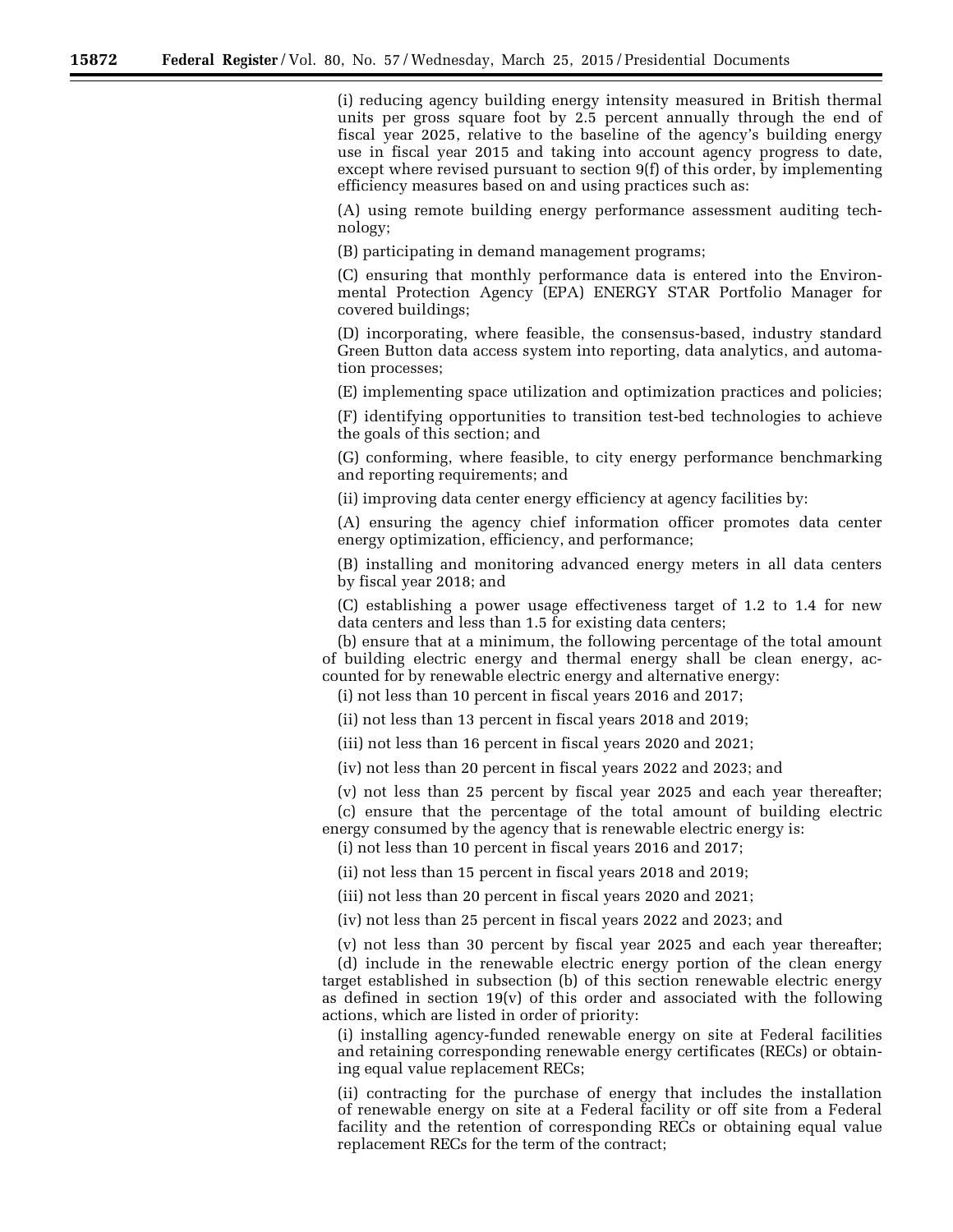(iii) purchasing electricity and corresponding RECs or obtaining equal value replacement RECs; and

(iv) purchasing RECs;

(e) include in the alternative energy portion of the clean energy target established in subsection (b) of this section alternative energy as defined in section 19(c) of this order and associated with the following actions, where feasible:

(i) installing thermal renewable energy on site at Federal facilities and retaining corresponding renewable attributes or obtaining equal value replacement RECs where applicable;

(ii) installing combined heat and power processes on site at Federal facilities;

(iii) installing fuel cell energy systems on site at Federal facilities;

(iv) utilizing energy from new small modular nuclear reactor technologies;

(v) utilizing energy from a new project that includes the active capture and storage of carbon dioxide emissions associated with energy generation;

(vi) implementing other alternative energy approaches that advance the policy set forth in section 1 and achieve the goals of section 2 of this order and are in accord with any sustainability, environmental performance, and other instructions or guidance established pursuant to sections 4(e) and 5(a) of this order; and

(vii) including in the Department of Defense (DOD) accounting for alternative energy for this subsection, fulfillment of the requirements for DOD goals established under section 2852 of the National Defense Authorization Act for Fiscal Year 2007 as amended by section 2842 of the National Defense Authorization Act for Fiscal Year 2010;

(f) improve agency water use efficiency and management, including stormwater management by:

(i) reducing agency potable water consumption intensity measured in gallons per gross square foot by 36 percent by fiscal year 2025 through reductions of 2 percent annually through fiscal year 2025 relative to a baseline of the agency's water consumption in fiscal year 2007;

(ii) installing water meters and collecting and utilizing building and facility water balance data to improve water conservation and management;

(iii) reducing agency industrial, landscaping, and agricultural (ILA) water consumption measured in gallons by 2 percent annually through fiscal year 2025 relative to a baseline of the agency's ILA water consumption in fiscal year 2010; and

(iv) installing appropriate green infrastructure features on federally owned property to help with stormwater and wastewater management;

(g) if the agency operates a fleet of at least 20 motor vehicles, improve agency fleet and vehicle efficiency and management by:

(i) determining, as part of the planning requirements of section 14 of this order, the optimum fleet inventory with emphasis placed on eliminating unnecessary or non-essential vehicles from the agency's fleet inventory;

(ii) taking actions that reduce fleet-wide per-mile greenhouse gas emissions from agency fleet vehicles, relative to a baseline of emissions in fiscal year 2014, to achieve the following percentage reductions:

(A) not less than 4 percent by the end of fiscal year 2017;

(B) not less than 15 percent by the end of fiscal year 2021; and

(C) not less than 30 percent by the end of fiscal year 2025;

(iii) collecting and utilizing as a fleet efficiency management tool, as soon as practicable but not later than 2 years after the date of this order, agency fleet operational data through deployment of vehicle telematics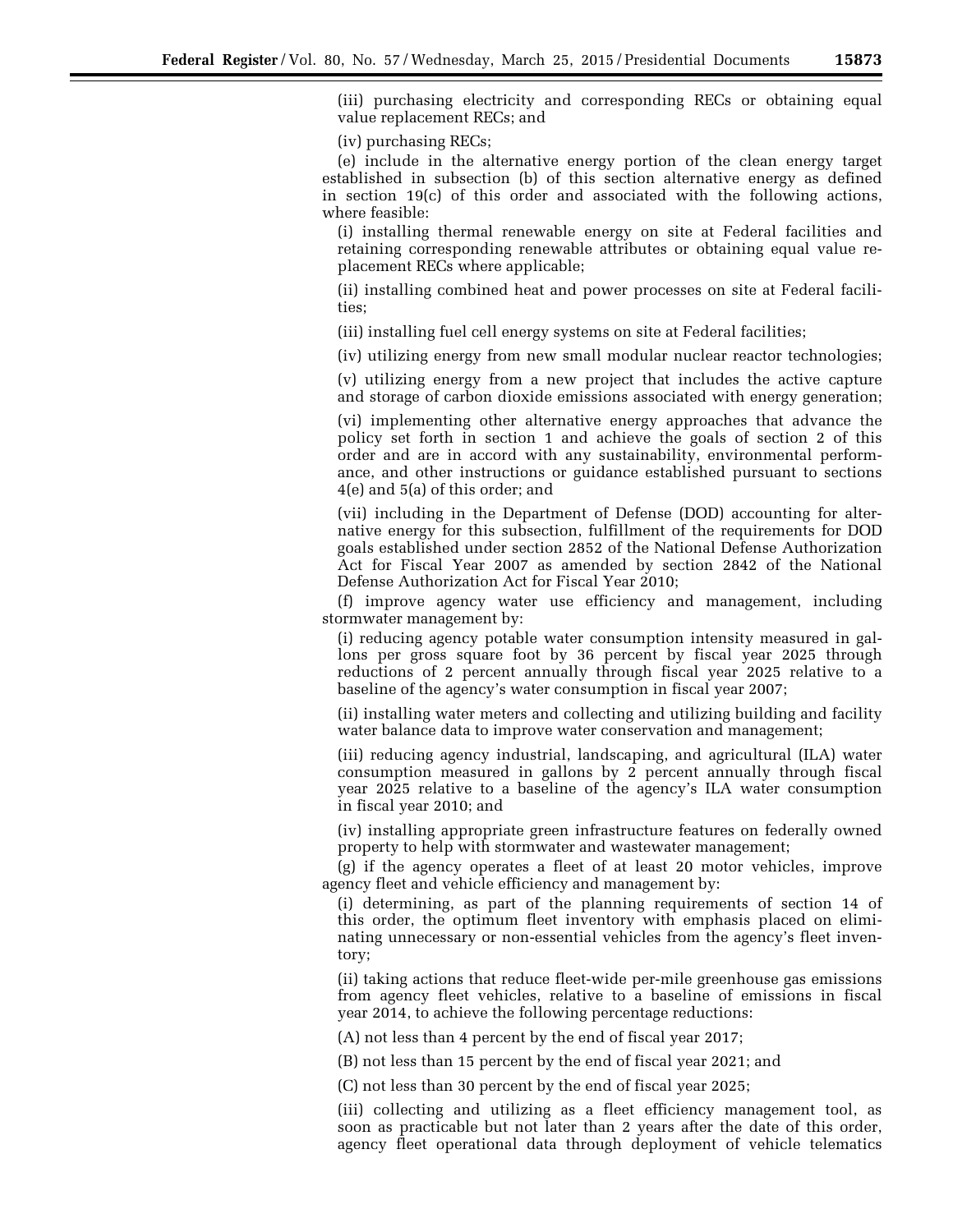at a vehicle asset level for all new passenger and light duty vehicle acquisitions and for medium duty vehicles where appropriate;

(iv) ensuring that agency annual asset-level fleet data is properly and accurately accounted for in a formal agency Fleet Management System and any relevant data is submitted to the Federal Automotive Statistical Tool reporting database, the Federal Motor Vehicle Registration System, and the Fleet Sustainability Dashboard (FleetDASH) system;

(v) planning for agency fleet composition such that by December 31, 2020, zero emission vehicles or plug-in hybrid vehicles account for 20 percent of all new agency passenger vehicle acquisitions and by December 31, 2025, zero emission vehicles or plug-in hybrid vehicles account for 50 percent of all new agency passenger vehicles and including, where practicable, acquisition of such vehicles in other vehicle classes and counting double credit towards the targets in this section for such acquisitions; and

(vi) planning for appropriate charging or refueling infrastructure or other power storage technologies for zero emission vehicles or plug-in hybrid vehicles and opportunities for ancillary services to support vehicle-togrid technology;

(h) improve building efficiency, performance, and management by:

(i) ensuring, beginning in fiscal year 2020 and thereafter, that all new construction of Federal buildings greater than 5,000 gross square feet that enters the planning process is designed to achieve energy net-zero and, where feasible, water or waste net-zero by fiscal year 2030;

(ii) identifying, beginning in June of 2016, as part of the planning requirements of section 14 of this order, a percentage of at least 15 percent, by number or total square footage, of the agency's existing buildings above 5,000 gross square feet that will, by fiscal year 2025, comply with the revised Guiding Principles for Federal Leadership in High Performance and Sustainable Buildings (Guiding Principles), developed pursuant to section 4 of this order, and making annual progress toward 100 percent conformance with the Guiding Principles for its building inventory;

(iii) identifying, as part of the planning requirements of section 14 of this order, a percentage of the agency's existing buildings above 5,000 gross square feet intended to be energy, waste, or water net-zero buildings by fiscal year 2025 and implementing actions that will allow those buildings to meet that target;

(iv) including in all new agency lease solicitations over 10,000 rentable square feet:

(A) criteria for energy efficiency either as a required performance specification or as a source selection evaluation factor in best-value tradeoff procurements; and

(B) requirements for building lessor disclosure of carbon emission or energy consumption data for that portion of the building occupied by the agency that may be provided by the lessor through submetering or estimation from pro-rated occupancy data, whichever is more cost-effective;

(v) reporting building energy, beginning in fiscal year 2016 as part of the agency scope 3 greenhouse gas emissions for newly solicited leases over 10,000 rentable square feet;

(vi) including in the planning for new buildings or leases cost-effective strategies to optimize sustainable space usage and consideration of existing community transportation planning and infrastructure, including access to public transit;

(vii) ensuring that all new construction, major renovation, repair, and alteration of agency buildings includes appropriate design and deployment of fleet charging infrastructure; and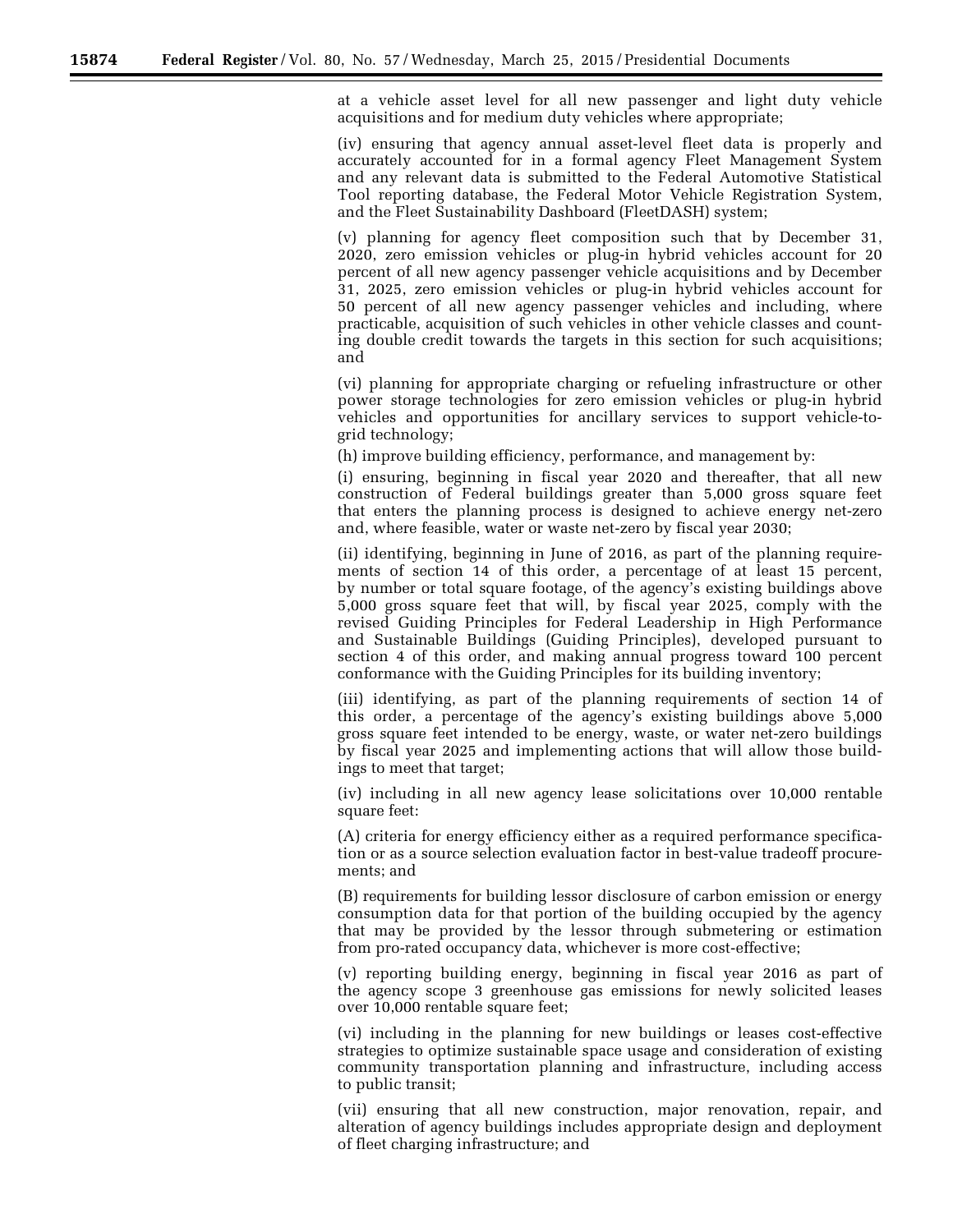(viii) including the incorporation of climate-resilient design and management elements into the operation, repair, and renovation of existing agency buildings and the design of new agency buildings;

(i) promote sustainable acquisition and procurement by ensuring that each of the following environmental performance and sustainability factors are included to the maximum extent practicable for all applicable procurements in the planning, award, and execution phases of the acquisition by:

(i) meeting statutory mandates that require purchase preference for:

(A) recycled content products designated by EPA;

(B) energy and water efficient products and services, such as ENERGY STAR qualified and Federal Energy Management Program (FEMP)-designated products, identified by EPA and the Department of Energy (DOE); and

(C) BioPreferred and biobased designated products designated by the United States Department of Agriculture;

(ii) purchasing sustainable products and services identified by EPA programs including:

(A) Significant New Alternative Policy (SNAP) chemicals or other alternatives to ozone-depleting substances and high global warming potential hydrofluorocarbons, where feasible, as identified by SNAP;

(B) WaterSense certified products and services (water efficient products);

(C) Safer Choice labeled products (chemically intensive products that contain safer ingredients); and

(D) SmartWay Transport partners and SmartWay products (fuel efficient products and services);

(iii) purchasing environmentally preferable products or services that:

(A) meet or exceed specifications, standards, or labels recommended by EPA that have been determined to assist agencies in meeting their needs and further advance sustainable procurement goals of this order; or

(B) meet environmental performance criteria developed or adopted by voluntary consensus standards bodies consistent with section 12(d) of the National Technology Transfer and Advancement Act of 1995 (Public Law 104–113) and OMB Circular A–119;

(iv) acting, as part of the implementation of planning requirements of section 14 of this order, until an agency achieves at least 95 percent compliance with the BioPreferred and biobased purchasing requirement in paragraph (i) of this subsection, to:

(A) establish an annual target for the number of contracts to be awarded with BioPreferred and biobased criteria and dollar value of BioPreferred and biobased products to be delivered and reported under those contracts in the following fiscal year. To establish this target, agencies shall consider the dollar value of designated BioPreferred and biobased products reported in previous years, the specifications reviewed and revised for inclusion of BioPreferred and biobased products, and the number of applicable product and service contracts to be awarded, including construction, operations and maintenance, food services, vehicle maintenance, and janitorial services; and

(B) ensure contractors submit timely annual reports of their BioPreferred and biobased purchases; and

(v) reducing copier and printing paper use and acquiring uncoated printing and writing paper containing at least 30 percent postconsumer recycled content or higher as designated by future instruction under section 4(e) of this order;

(j) advance waste prevention and pollution prevention by: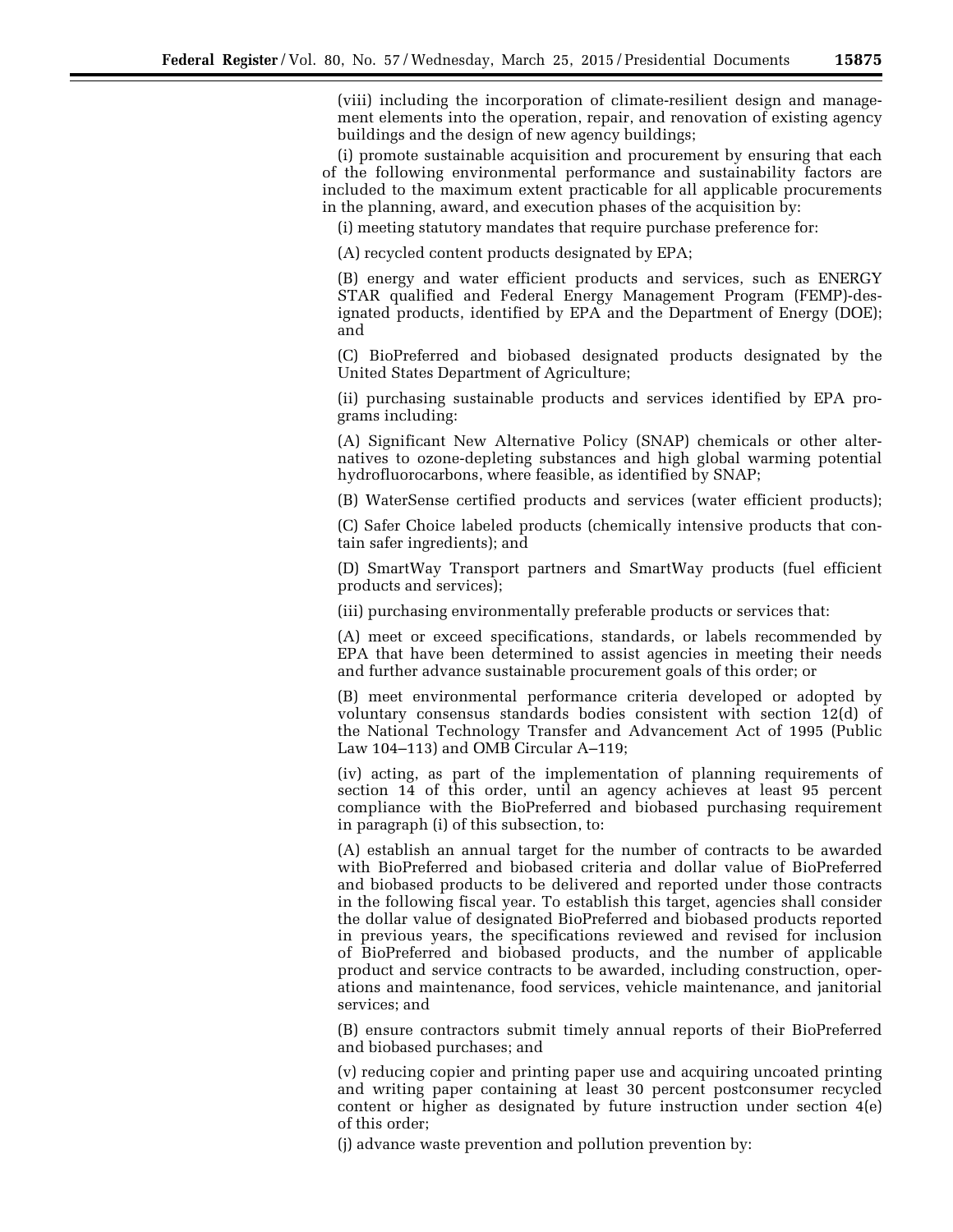(i) reporting in accordance with the requirements of sections 301 through 313 of the Emergency Planning and Community Right-to-Know Act of 1986 (42 U.S.C. 11001 through 11023);

(ii) diverting at least 50 percent of non-hazardous solid waste, including food and compostable material but not construction and demolition materials and debris, annually, and pursuing opportunities for net-zero waste or additional diversion opportunities;

(iii) diverting at least 50 percent of non-hazardous construction and demolition materials and debris; and

(iv) reducing or minimizing the quantity of toxic and hazardous chemicals and materials acquired, used, or disposed of, particularly where such reduction will assist the agency in pursuing agency greenhouse gas emission reduction targets established in section 2 of this order;

(k) implement performance contracts for Federal buildings by:

(i) utilizing performance contracting as an important tool to help meet identified energy efficiency and management goals while deploying lifecycle cost-effective energy efficiency and clean energy technology and water conservation measures;

(ii) fulfilling existing agency performance contracting commitments towards the goal of \$4 billion in Federal performance-based contracts by the end of calendar year 2016; and

(iii) providing annual agency targets for performance contracting for energy savings to be implemented in fiscal year 2017 and annually thereafter as part of the planning requirements of section 14 of this order;

(l) promote electronics stewardship by establishing, measuring, and reporting by:

(i) ensuring procurement preference for environmentally sustainable electronic products as established in subsection (i) of this section;

(ii) establishing and implementing policies to enable power management, duplex printing, and other energy-efficient or environmentally sustainable features on all eligible agency electronic products; and

(iii) employing environmentally sound practices with respect to the agency's disposition of all agency excess or surplus electronic products.

**Sec. 4**. *Duties of the Chair of the Council on Environmental Quality.* In implementing the policy set forth in section 1 of this order, the Chair of CEQ shall:

(a) in coordination with the Director of OMB, establish a Federal Interagency Sustainability Steering Committee (Steering Committee) that shall advise the Director of OMB and the Chair of CEQ on the performance of agency responsibilities under sections 2 and 3 of this order and shall include the Federal Chief Sustainability Officer referenced in section 6 of this order and agency Chief Sustainability Officers designated under sections 7 and 8 of this order;

(b) in coordination with the Director of OMB review and approve agencywide scope 1 and 2 and scope 3 greenhouse gas emissions reduction targets developed under section 2 of this order;

(c) in coordination with the Director of OMB, prepare streamlined reporting metrics to determine each agency's progress under sections 2 and 3 of this order;

(d) review and evaluate each agency's Plan prepared under section 14 of this order;

(e) within 45 days of the date of this order and thereafter as necessary, after consultation with the Director of OMB, issue implementing instructions or other guidance to direct agency implementation of this order, other than instructions within the authority of the Director of OMB to issue under section 5 of this order;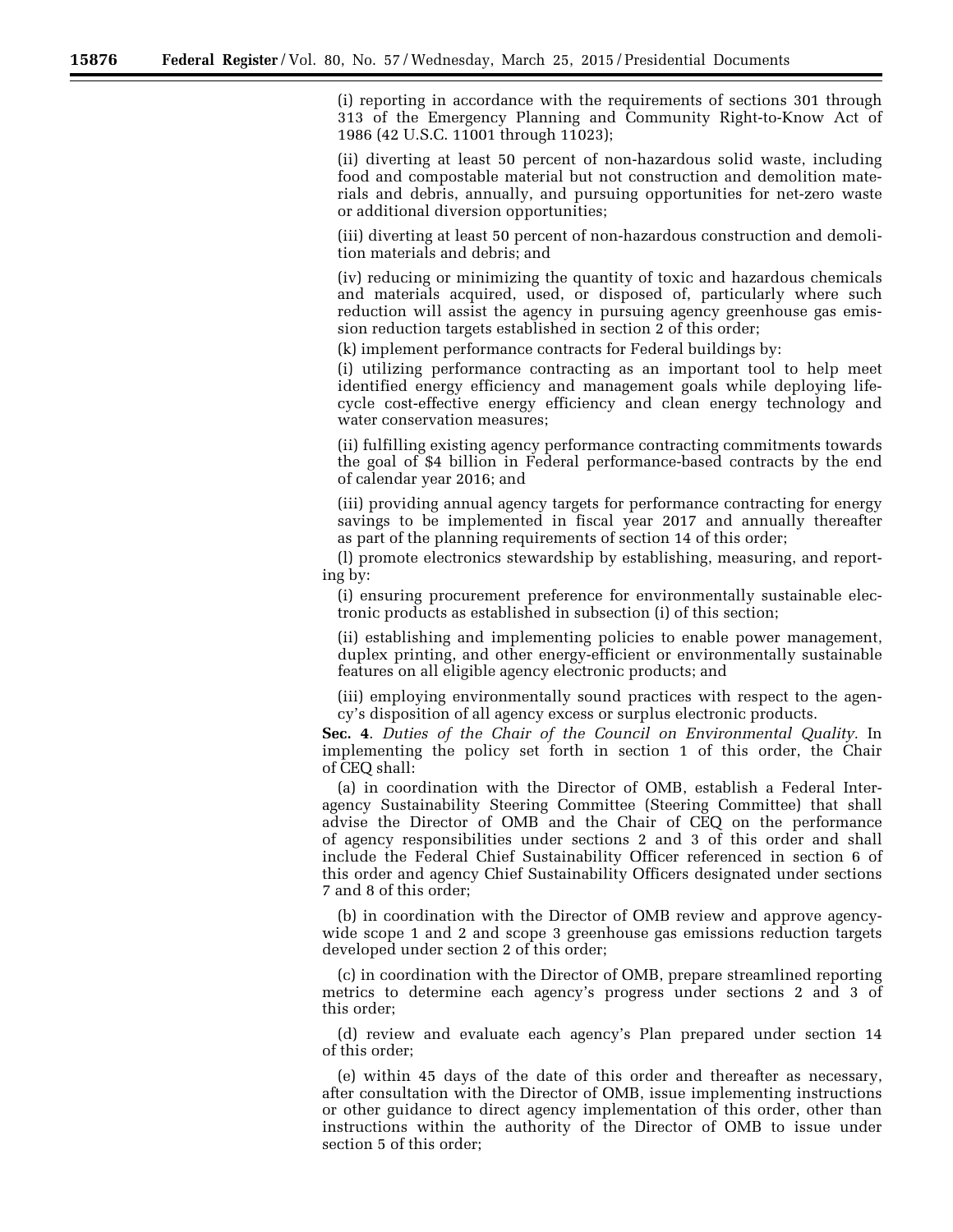(f) within 150 days of the date of this order, prepare and issue revised Guiding Principles for both new and existing Federal buildings including consideration of climate change resilience and employee and visitor wellness;

(g) revise, as necessary and in coordination with the Director of OMB, existing CEQ guidance and implementing instructions on Sustainable Locations for Federal Facilities of September 15, 2011, Sustainable Practices for Designed Landscapes of October 31, 2011, as supplemented on October 22, 2014, Federal Greenhouse Gas Accounting and Reporting Guidance [Revision 1] of June 4, 2012, and Federal Agency Implementation of Water Efficiency and Management Provisions of Executive Order 13514 of July 10, 2013;

(h) within 150 days of the date of this order, prepare and issue guidance to assist agencies in the implementation of section 13 of this order;

(i) identify annually, based on total contract spending in the previous fiscal year as reported in the Federal Procurement Data System, the seven largest Federal procuring agencies responsible for implementation of section 15(b) of this order;

(j) administer a Presidential leadership award program to recognize exceptional and outstanding performance and excellence in agency efforts to implement this order; and

(k) establish and disband, as appropriate, temporary interagency working groups to provide recommendations to the Chair of CEQ associated with the goals of this order, including: grid-based green power; data quality, collection, and reporting; greenhouse gas emissions associated with the transportation of Federal freight and cargo; sustainability considerations in resilience planning; agency supply chain climate vulnerability; recycled content paper; green infrastructure; and carbon uptake accounting and wood products.

**Sec. 5**. *Duties of the Director of the Office of Management and Budget.*  In implementing the policy set forth in section 1 of this order, the Director of OMB shall:

(a) issue, after consultation with the Chair of CEQ, instructions to the heads of agencies concerning periodic performance evaluation of agency implementation of this order, including consideration of the results from section 4(c) of this order;

(b) prepare scorecards providing periodic evaluation of Principal Agency performance in implementing this order and publish scorecard results on a publicly available Web site; and

(c) review and approve each agency's Plan prepared under section 14 of this order.

**Sec. 6**. *Duties of the Federal Chief Sustainability Officer.* Henceforth, the Federal Environmental Executive is reestablished as the Federal Chief Sustainability Officer and the Office of the Federal Environmental Executive is reestablished as the Office of the Chief Sustainability Officer, for which the Environmental Protection Agency shall provide funding and administrative support and that shall be maintained at CEQ. In implementing the policy set forth in section 1 of this order, the Federal Chief Sustainability Officer shall:

(a) monitor progress and advise the Chair of CEQ on agency goals in sections 2 and 3 of this order;

(b) chair, convene, and preside at quarterly meetings; determine the agenda; and direct the work of the Steering Committee;

(c) lead the development of programs and policies to assist agencies in implementing the goals of this order in coordination with DOE, EPA, the General Services Administration (GSA), and other agencies as appropriate;

(d) coordinate and provide direction to relevant existing workgroups through quarterly meetings to ensure that opportunities for improvement in implementation of this order are identified and addressed; and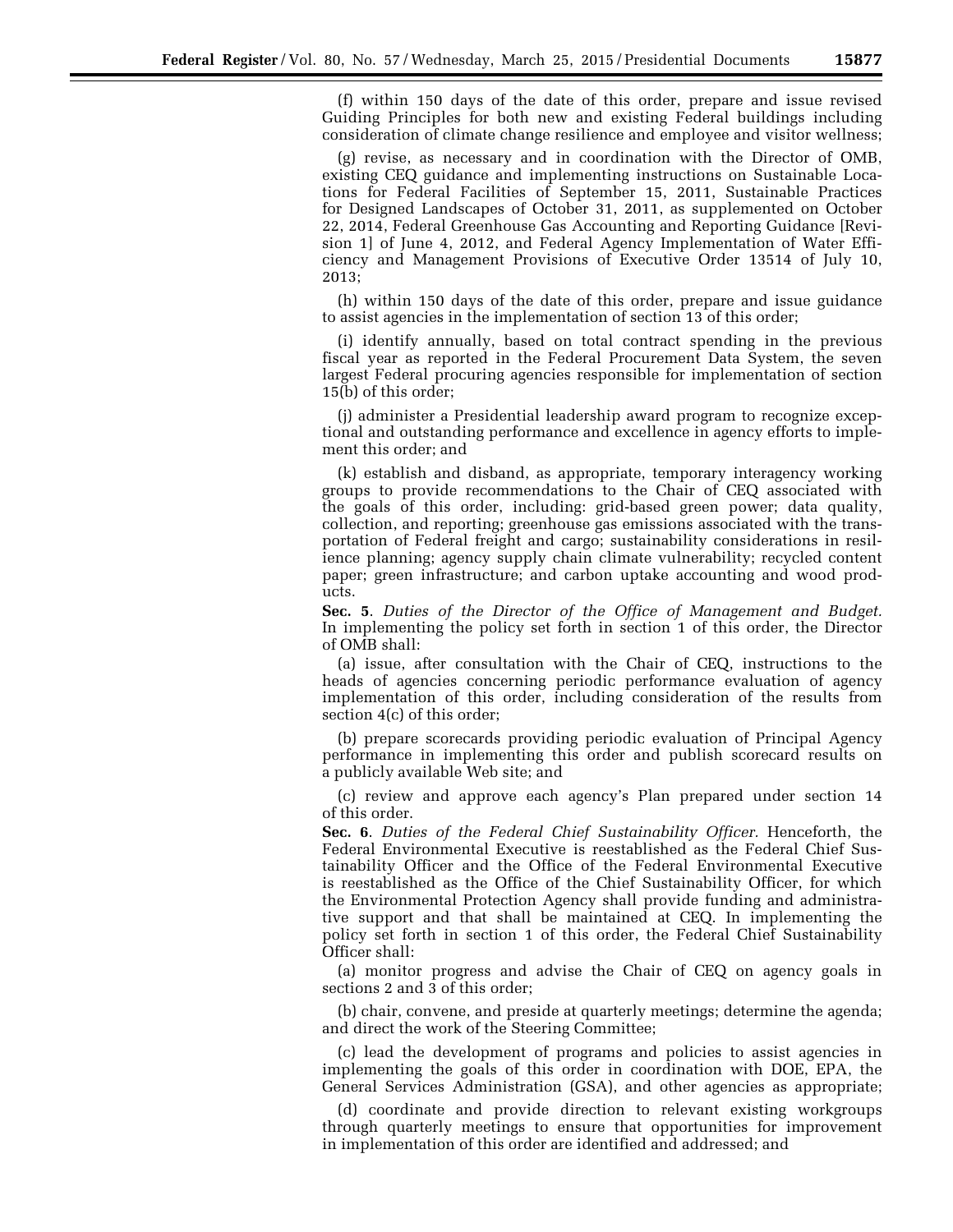(e) advise the Chair of CEQ on the implementation of this order.

**Sec. 7**. *Duties of Principal Agencies.* To ensure successful implementation of the policy established in section 1 of this order, the head of each Principal Agency shall:

(a) designate, within 45 days of the date of this order, an agency Chief Sustainability Officer, who shall be a senior civilian officer of the United States, compensated annually in an amount at or above the amount payable at level IV of the Executive Schedule, and report such designation to the Director of OMB and the Chair of CEQ;

(b) assign the designated official the authority to represent the agency on the Steering Committee established under section 4 of this order and perform such other duties relating to the implementation of this order within the agency as the head of the agency deems appropriate;

(c) prepare and distribute internally, where appropriate, performance evaluations of agency implementation of this order that reflect the contribution of agency services, components, bureaus, and operating divisions to the goals of this order;

(d) ensure, as soon as practicable after the date of this order, that leases and contracts entered into after the date of this order for lessor or contractor operation of Government-owned buildings or vehicles facilitate the agency's compliance with this order;

(e) implement opportunities to improve agency fleet sustainability, including vehicle acquisitions as established in section  $3(g)$  of this order, waiver authority, and fleet data management practices, by revising agency fleet management review and approval procedures to include the Chief Sustainability Officers designated under this section and section 8 of this order;

(f) consider the development of policies to promote sustainable commuting and work-related travel practices for Federal employees that foster workplace vehicle charging, encourage telecommuting, teleconferencing, and reward carpooling and the use of public transportation, where consistent with agency authority and Federal appropriations law;

(g) ensure regional agency actions consider and are consistent with, sustainability and climate preparedness priorities of States, local governments, and tribal communities where agency facilities are located;

(h) foster outstanding performance and excellence in agency efforts to implement this order through opportunities such as agency leadership award programs;

(i) continue implementation of formal Environmental Management Systems (EMS) where those systems have proven effective and deploy new EMSs where appropriate; and

(j) notwithstanding the limitations on implementation in section 17 of this order, apply, where feasible and appropriate, the strategies and plans to achieve the goals of this order in whole or in part with respect to fueling, operation, and management of tactical or emergency vehicles and to the activities and facilities of the agency that are not located within the United States.

**Sec. 8**. *Duties of Contributing Agencies.* Within 45 days of the date of this order, to ensure successful implementation of the policy established in section 1 of this order, the head of each contributing agency shall designate an agency Chief Sustainability Officer, who shall be a senior civilian officer of the United States, compensated annually in an amount at or above the amount payable at level IV of the Executive Schedule, and report such designation to the Director of OMB and the Chair of CEQ.

**Sec. 9**. *Duties of the Agency Chief Sustainability Officers.* The Chief Sustainability Officers designated under sections 7 and 8 of this order shall be responsible for:

(a) ensuring agency policies, plans, and strategies implemented to achieve the goals of this order consider the role of agency regional facilities and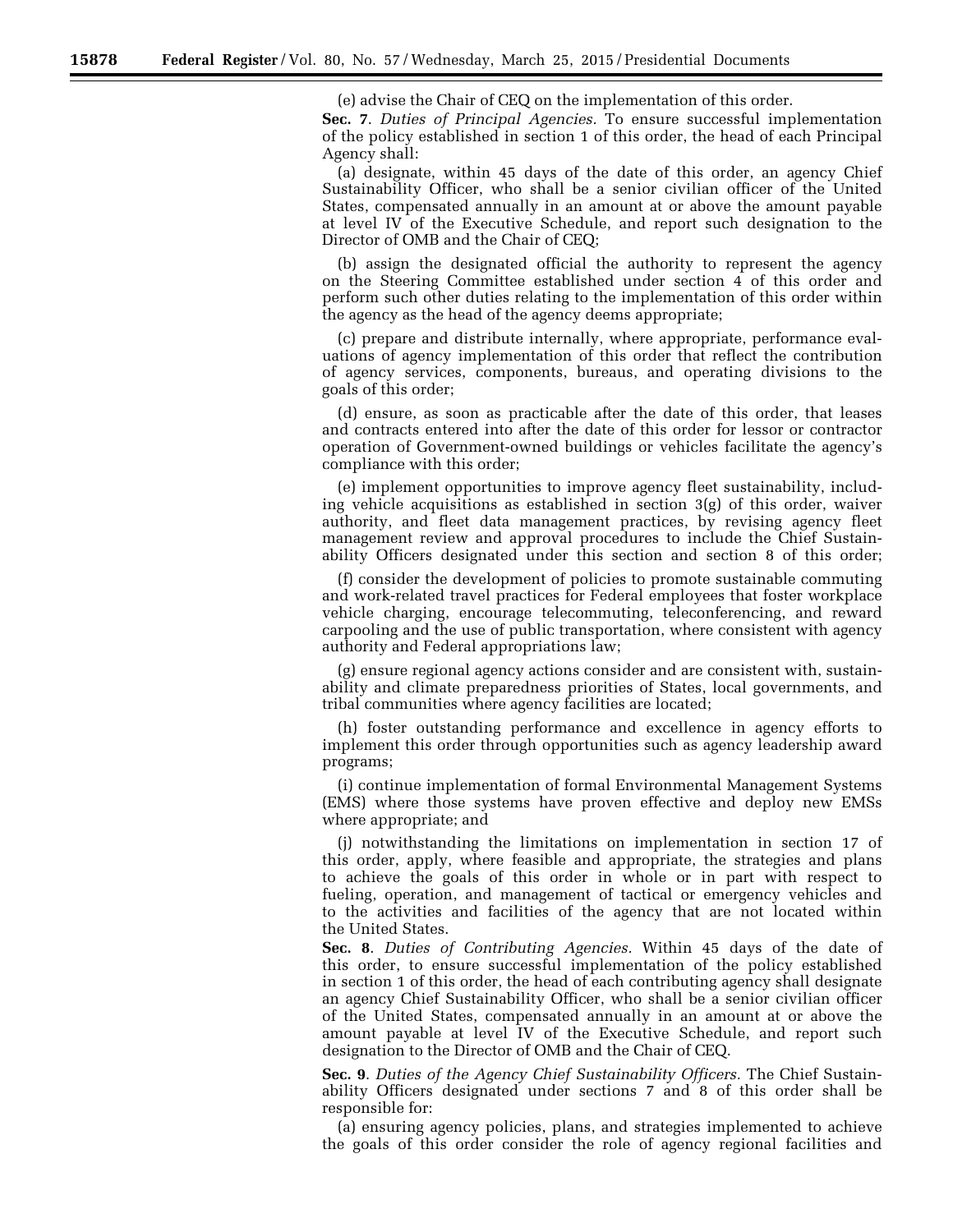personnel and are integrated into agency permitting and environmental review policies, programs, and planning;

(b) developing and implementing an agency-wide strategic process that coordinates appropriate agency functions and programs to ensure that those functions and programs consider and address the goals of this order;

(c) reporting annually to the Chair of CEQ and Director of OMB a comprehensive inventory of progress towards the greenhouse gas emissions goals established in section 2 of this order;

(d) representing the agency on the Steering Committee;

(e) convening quarterly meetings of agency bureaus, commands, or operating divisions that are responsible for the implementation of strategies necessary to meet the goals of this order;

(f) representing the agency in any requests to the Chair of CEQ and Director of OMB to amend or normalize a baseline for goals established in this order due to change of greater than 5 percent as a result of agency space consolidation, a change in mission tempo, or improved data quality;

(g) providing plans, including the Plan prepared under section 14 of this order, reports, information, and assistance necessary to implement this order, to the Director of OMB, the Chair of CEQ, and the Federal Chief Sustainability Officer; and

(h) performing such other duties relating to the implementation of this order as the head of the agency deems appropriate.

**Sec. 10**. *Regional Coordination.* Within 180 days of the date of this order, each EPA and GSA Regional office shall in coordination with Federal Executive Boards established by the Presidential Memorandum of November 10, 1961 (The Need for Greater Coordination of Regional and Field Activities of the Government), DOD and other agencies as appropriate, convene regional interagency workgroups to identify and address:

(a) sustainable operations of Federal fleet vehicles, including identification and implementation of opportunities to use and share fueling infrastructure and logistical resources to support the adoption and use of alternative fuel vehicles, including E–85 compatible vehicles, zero emission and plug-in hybrid vehicles, and compressed natural gas powered vehicles;

(b) water resource management and drought response opportunities;

(c) climate change preparedness and resilience planning in coordination with State, local, and tribal communities; and

(d) opportunities for collective procurement of clean energy to satisfy energy demand for multiple agency buildings.

**Sec. 11**. *Employee Education and Training.* Within 180 days of the date of this order, the Office of Personnel Management, in coordination with DOE, GSA, EPA, and other agencies as appropriate, shall:

(a) consider the establishment of a dedicated Federal occupational series for sustainability professionals and relevant positions that directly impact the achievement of Federal sustainability goals and if appropriate, prepare and issue such occupational series; and

(b) initiate the inclusion of environmental sustainability and climate preparedness and resilience into Federal leadership and educational programs in courses and training, delivered through electronic learning, in classroom settings, and residential centers, particularly developmental training for Senior Executive Service and GS–15 personnel.

**Sec. 12**. *Supporting the Federal Fleet.* (a) GSA shall ensure that vehicles available to agencies for either lease or sale, at or below market cost, through its vehicle program include adequate variety and volume of alternative fuel vehicles, including zero emission and plug-in hybrid vehicles, to meet the fleet management goals of this order.

(b) DOE shall assist the United States Postal Service (USPS) in evaluating the best alternative and advanced fuel technologies for the USPS fleet and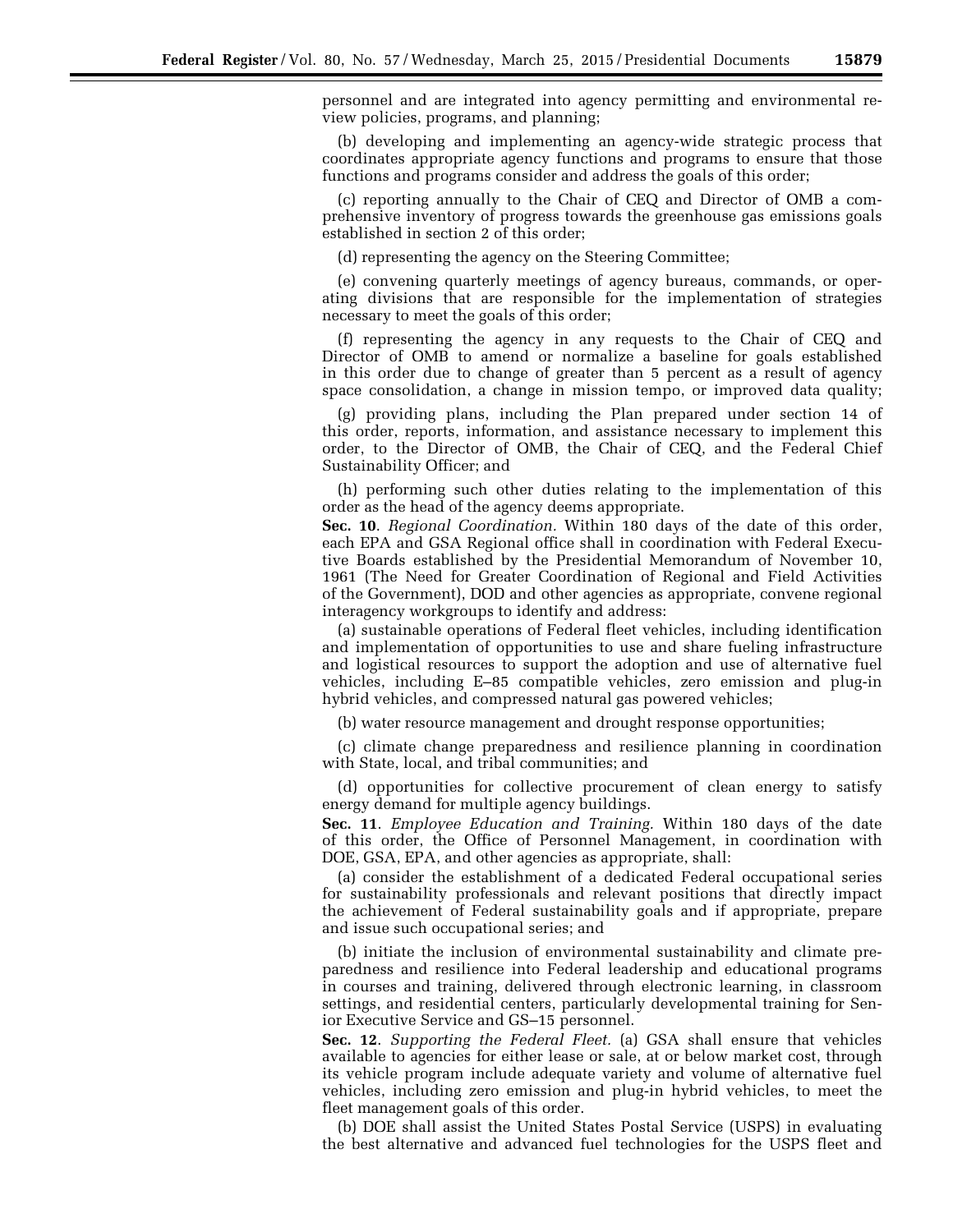report on such progress annually as part of the planning requirements of section 14 of this order.

**Sec. 13**. *Supporting Federal Facility Climate Preparedness and Resilience.*  The head of each agency shall, consistent with Executive Order 13653 of November 1, 2013, ensure that agency operations and facilities prepare for impacts of climate change as part of the planning requirements of section 14 of this order and consistent with planning required under section 5 of Executive Order 13653 by:

(a) identifying and addressing projected impacts of climate change on mission critical water, energy, communication, and transportation demands and considering those climate impacts in operational preparedness planning for major agency facilities and operations; and

(b) calculating the potential cost and risk to mission associated with agency operations that do not take into account the information collected in subsection (a) of this section and considering that cost in agency decisionmaking.

**Sec. 14**. *Agency Strategic Sustainability Performance Plan.* Beginning in June 2015, and continuing through fiscal year 2025, the head of each Principal Agency shall develop, implement, and annually update an integrated Strategic Sustainability Performance Plan (Plan) based on guidance prepared by the Chair of CEQ under section 4 of this order. Contributing agencies are encouraged to prepare a Plan but may limit content of the Plan to a summary of agency actions to meet the requirements of this order. Each Principal Agency Plan and update shall be provided to the Chair of CEQ and Director of OMB, shall be subject to approval by the Director under section 5 of this order, and shall be made publicly available on an agency Web site once approved.

**Sec. 15**. *Supply Chain Greenhouse Gas Management.* In implementing the greenhouse gas management policies in section 1 of this order and to better understand and manage the implications of Federal supply chain greenhouse gas emissions:

(a) the Chair of CEQ shall, within 30 days of the date of this order and annually thereafter, identify and publicly release an inventory of major Federal suppliers using publicly available Federal procurement information, including information as to whether the supplier has accounted for and publicly disclosed, during the previous calendar year, annual scope 1 and 2 greenhouse gas emission data and publicly disclosed a greenhouse gas emission reductions target (or targets) for 2015 or beyond; and

(b) the seven largest Federal procuring agencies shall each submit for consideration, in conjunction with the planning requirements of section 14 of this order, a plan to implement at least five new procurements annually in which the agency may include, as appropriate, contract requirements for vendors or evaluation criteria that consider contractor emissions and greenhouse gas emissions management practices. The plans submitted for consideration may include identification of evaluation criteria, performance period criteria, and contract clauses that will encourage suppliers to manage and reduce greenhouse gas emissions, and shall be implemented as soon as practicable after any relevant administrative requirements have been met. **Sec. 16**. *Revocations and Conforming Provisions.* (a) Pursuant to section 742(b) of Public Law 111–117, I have determined that this order will achieve equal or better environmental or energy efficiency results than Executive Order 13423. Therefore, Executive Order 13423 of January 24, 2007, is revoked.

(b) Executive Order 13514 of October 5, 2009; Presidential Memorandum of December 2, 2011 (Implementation of Energy Savings Projects and Performance-Based Contracting for Energy Savings); section 1 of Presidential Memorandum of February 21, 2012 (Driving Innovation and Creating Jobs in Rural America through Biobased and Sustainable Product Procurement); and Presidential Memorandum of December 5, 2013 (Federal Leadership on Energy Management), are revoked.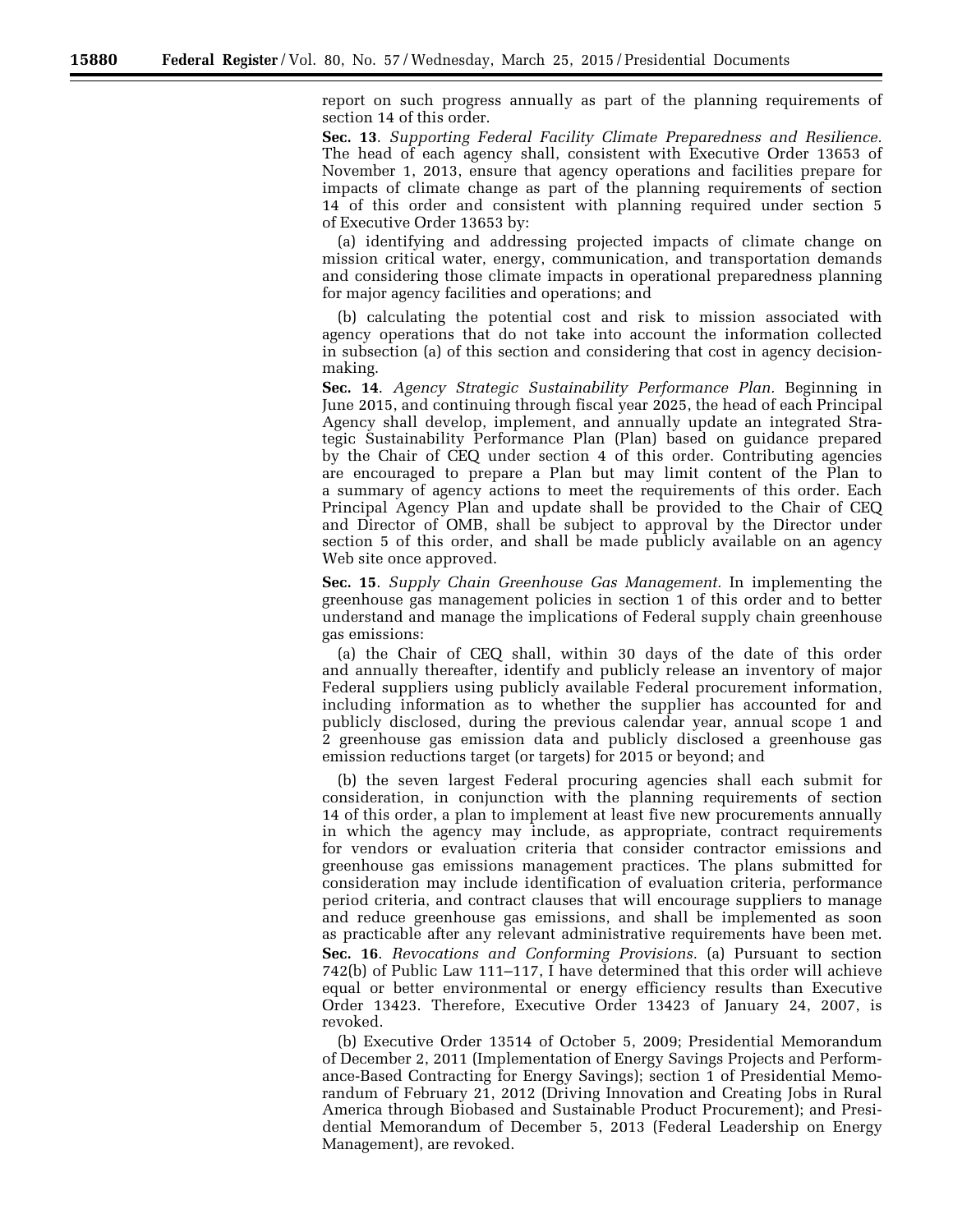(c) Presidential Memorandum of May 24, 2011 (Federal Fleet Performance), is revoked as of October 1, 2015.

(d) Section 3(b)(vi) of Executive Order 13327 of February 4, 2004, is amended by striking ''Executive Order 13148 of April 21, 2000'' and inserting in lieu thereof ''other Executive Orders''.

(e) Section 2(d) of Executive Order 13432 of May 14, 2007, is amended to read as follows: '''greenhouse gases' means carbon dioxide, methane, nitrous oxide, hydrofluorocarbons, perfluorocarbons, nitrogen triflouride, and sulfur hexafluoride;''.

(f) Section 5 of Executive Order 13653 of November 1, 2013, is amended by striking ''Executive Order 13514'' and inserting in lieu thereof ''other Executive Orders''.

(g) Section 1 of Executive Order 13677 of September 23, 2014, is amended by striking ''Executive Order 13514 of October 5, 2009 (Federal Leadership in Environmental, Energy, and Economic Performance), and Executive Order 13653 of November 1, 2013 (Preparing the United States for the Impacts of Climate Change),'' and inserting in lieu thereof ''Several Executive Orders have''.

**Sec. 17**. *Limitations.* (a) This order shall apply to an agency with respect to the activities, personnel, resources, and facilities of the agency that are located within the United States. The head of an agency may provide that this order shall apply in whole or in part with respect to the activities, personnel, resources, and facilities of the agency that are not located within the United States, if the head of the agency determines that such application is in the interest of the United States.

(b) The head of an agency shall manage activities, personnel, resources, and facilities of the agency that are not located within the United States with respect to which the head of the agency has not made a determination under subsection (a) of this section in a manner consistent with the policy set forth in section 1 of this order to the extent the head of the agency determines practicable.

**Sec. 18**. *Exemption Authority.* (a) The Director of National Intelligence may exempt an intelligence activity of the United States, and related personnel, resources, and facilities, from the provisions of this order other than this subsection to the extent the Director determines necessary to protect intelligence sources and methods from unauthorized disclosure.

(b) The head of an agency may exempt law enforcement activities of that agency, and related personnel, resources, and facilities, from the provisions of this order other than this subsection to the extent the head of an agency determines necessary to protect undercover operations from unauthorized disclosure.

(c) The head of an agency may exempt law enforcement, protective, emergency response, or military tactical vehicle fleets of that agency from the provisions of this order other than this subsection. Heads of agencies shall manage fleets to which this paragraph refers in a manner consistent with the policy set forth in section 1 of this order to the extent they determine practicable.

(d) The head of an agency may exempt particular agency activities and facilities from the provisions of this order other than this subsection where it is in the interest of national security. If the head of an agency issues an exemption under this section, the agency must notify the Chair of CEQ in writing within 30 days of issuance of the exemption under this subsection. To the maximum extent practicable, and without compromising national security, each agency shall strive to comply with the purposes, goals, and implementation steps in this order.

(e) The head of an agency may submit to the President, through the Chair of CEQ, a request for an exemption of an agency activity, and related personnel, resources, and facilities, from this order. **Sec. 19**. *Definitions.* As used in this order: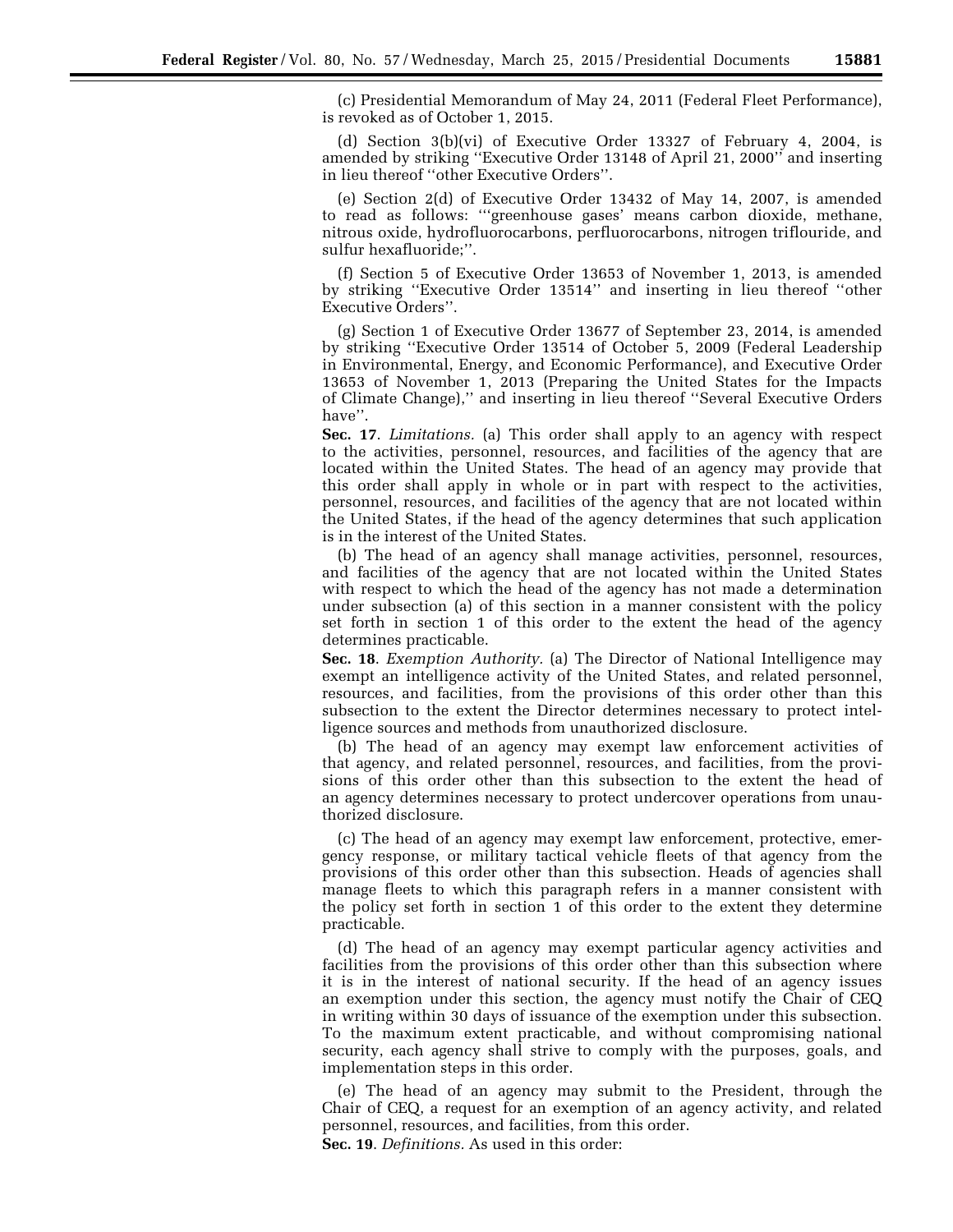(a) ''absolute greenhouse gas emissions'' means total greenhouse gas emissions without normalization for activity levels and includes any allowable consideration of sequestration;

(b) ''agency'' means an executive agency as defined in section 105 of title 5, United States Code, excluding the Government Accountability Office;

(c) ''alternative energy'' means energy generated from technologies and approaches that advance renewable heat sources, including biomass, solar thermal, geothermal, waste heat, and renewable combined heat and power processes; combined heat and power; small modular nuclear reactor technologies; fuel cell energy systems; and energy generation, where active capture and storage of carbon dioxide emissions associated with that energy generation is verified;

(d) ''alternative fuel vehicle'' means vehicles defined by section 301 of the Energy Policy Act of 1992, as amended (42 U.S.C. 13211), and otherwise includes electric vehicles, hybrid electric vehicles, plug-in hybrid electric vehicles, dedicated alternative fuel vehicles, dual fueled alternative fuel vehicles, qualified fuel cell motor vehicles, advanced lean burn technology motor vehicles, low greenhouse gas vehicles, compressed natural gas powered vehicles, self-propelled vehicles such as bicycles, and any other alternative fuel vehicles that are defined by statute;

(e) ''clean energy'' means renewable electric energy and alternative energy;

(f) ''climate resilient design'' means to design assets to prepare for, withstand, respond to, or quickly recover from disruptions due to severe weather events and climate change for the intended life of the asset;

(g) ''construction and demolition materials and debris'' means waste materials and debris generated during construction, renovation, demolition, or dismantling of all structures and buildings and associated infrastructure;

(h) ''Contributing Agencies'' are defined as executive agencies that are not subject to the Chief Financial Officers Act and include Federal Boards, Commissions, and Committees;

(i) ''divert'' or ''diverting'' means redirecting materials from disposal in landfills or incinerators to recycling or recovery, excluding diversion to waste-to-energy facilities;

(j) ''environmentally preferable'' means products or services that have a lesser or reduced effect on human health and the environment when compared with competing products or services that serve the same purpose. This comparison may consider raw materials acquisition, production, manufacturing, packaging, distribution, reuse, use, operation, maintenance, or disposal related to the product or service;

(k) ''excluded vehicles and equipment'' means any vehicle, vessel, aircraft, or non-road equipment owned or operated by an agency of the Federal Government that is used in combat support, combat service support, tactical or relief operations, or training for such operations or spaceflight vehicles (including associated ground-support equipment);

(l) ''Federal facility'' means any building or collection of buildings, grounds, or structures, as well as any fixture or part thereof, which is owned by the United States or any Federal agency or that is held by the United States or any Federal agency under a lease-acquisition agreement under which the United States or a Federal agency will receive fee simple title under the terms of such agreement without further negotiation;

(m) ''greenhouse gases'' means carbon dioxide, methane, nitrous oxide, hydrofluorocarbons, perfluorocarbons, nitrogen triflouride, and sulfur hexafluoride;

(n) ''life-cycle cost-effective'' means the life-cycle costs of a product, project, or measure are estimated to be equal to or less than the base case (*i.e.,* current or standard practice or product);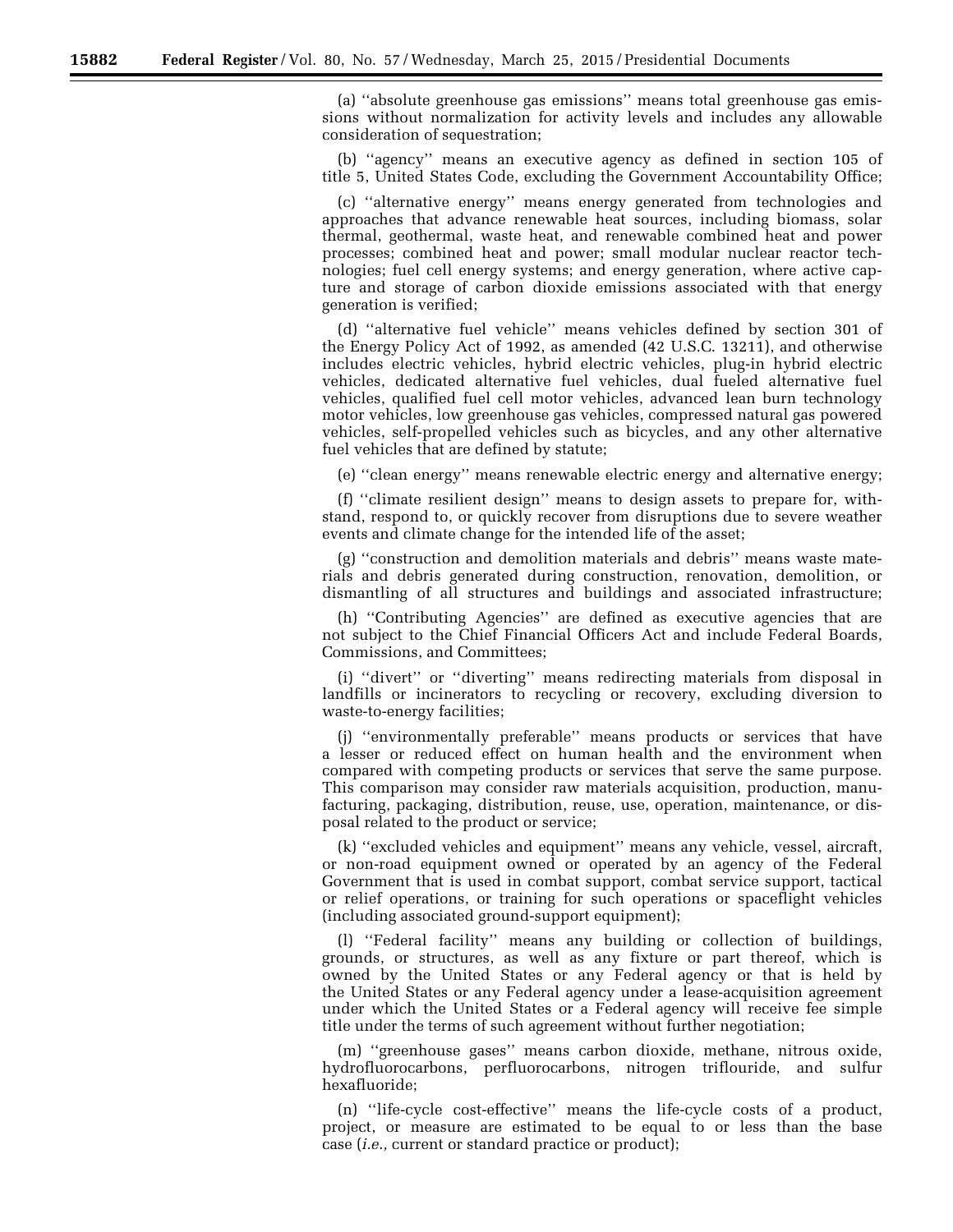(o) ''net-zero energy building'' means a building that is designed, constructed, or renovated and operated such that the actual annual source energy consumption is balanced by on-site renewable energy;

(p) ''net-zero water building'' means a building that is designed, constructed, or renovated and operated to greatly reduce total water consumption, use non-potable sources as much as possible, and recycle and reuse water in order to return the equivalent amount of water as was withdrawn from all sources, including municipal supply, without compromising groundwater and surface water quantity or quality;

(q) ''net-zero waste building'' means a building that is operated to reduce, reuse, recycle, compost, or recover solid waste streams (with the exception of hazardous and medical waste) thereby resulting in zero waste disposal;

(r) ''passenger vehicle'' means a sedan or station wagon designed primarily to transport people as defined in 102–34.35 of the Federal Management Regulation;

(s) ''power usage effectiveness'' means the ratio obtained by dividing the total amount of electricity and other power consumed in running a data center by the power consumed by the information and communications technology in the data center;

(t) ''Principal Agencies'' mean agencies subject to the Chief Financial Officers Act and agencies subject to the OMB Scorecard process under section 5(b) of this order;

(u) ''renewable energy certificate'' means the technology and environmental (non-energy) attributes that represent proof that 1 megawatt-hour (MWh) of electricity was generated from an eligible renewable energy resource, that can be sold separately from the underlying generic electricity with which they are associated, and that, for the purposes of section 3(d)(iii) and (iv) of this order, were produced by sources of renewable energy placed into service within 10 years prior to the start of the fiscal year;

(v) ''renewable electric energy'' means energy produced by solar, wind, biomass, landfill gas, ocean (including tidal, wave, current, and thermal), geothermal, geothermal heat pumps, microturbines, municipal solid waste, or new hydroelectric generation capacity achieved from increased efficiency or additions of new capacity at an existing hydroelectric project;

(w) ''resilience'' means the ability to anticipate, prepare for, and adapt to changing conditions and withstand, respond to, and recover rapidly from disruptions;

(x) ''scope 1, 2, and 3'' mean:

(i) scope 1: direct greenhouse gas emissions from sources that are owned or controlled by the agency;

(ii) scope 2: direct greenhouse gas emissions resulting from the generation of electricity, heat, or steam purchased by an agency;

(iii) scope 3: greenhouse gas emissions from sources not owned or directly controlled by an agency but related to agency activities such as vendor supply chains, delivery and transportation services, and employee travel and commuting;

(y) ''United States'' means the fifty States, the District of Columbia, the Commonwealth of Puerto Rico, Guam, American Samoa, the United States Virgin Islands, and the Northern Mariana Islands, and associated territorial waters and airspace;

(z) ''water balance'' means a comparison of the water supplied to a defined system to the water consumed by that system in order to identify the proportion of water consumed for specific end-uses and ensure potential water leaks in the system are addressed; and

(aa) ''zero emission vehicle'' means a vehicle that produces zero exhaust emissions of any criteria pollutant (or precursor pollutant) or greenhouse gas under any possible operational modes or conditions.